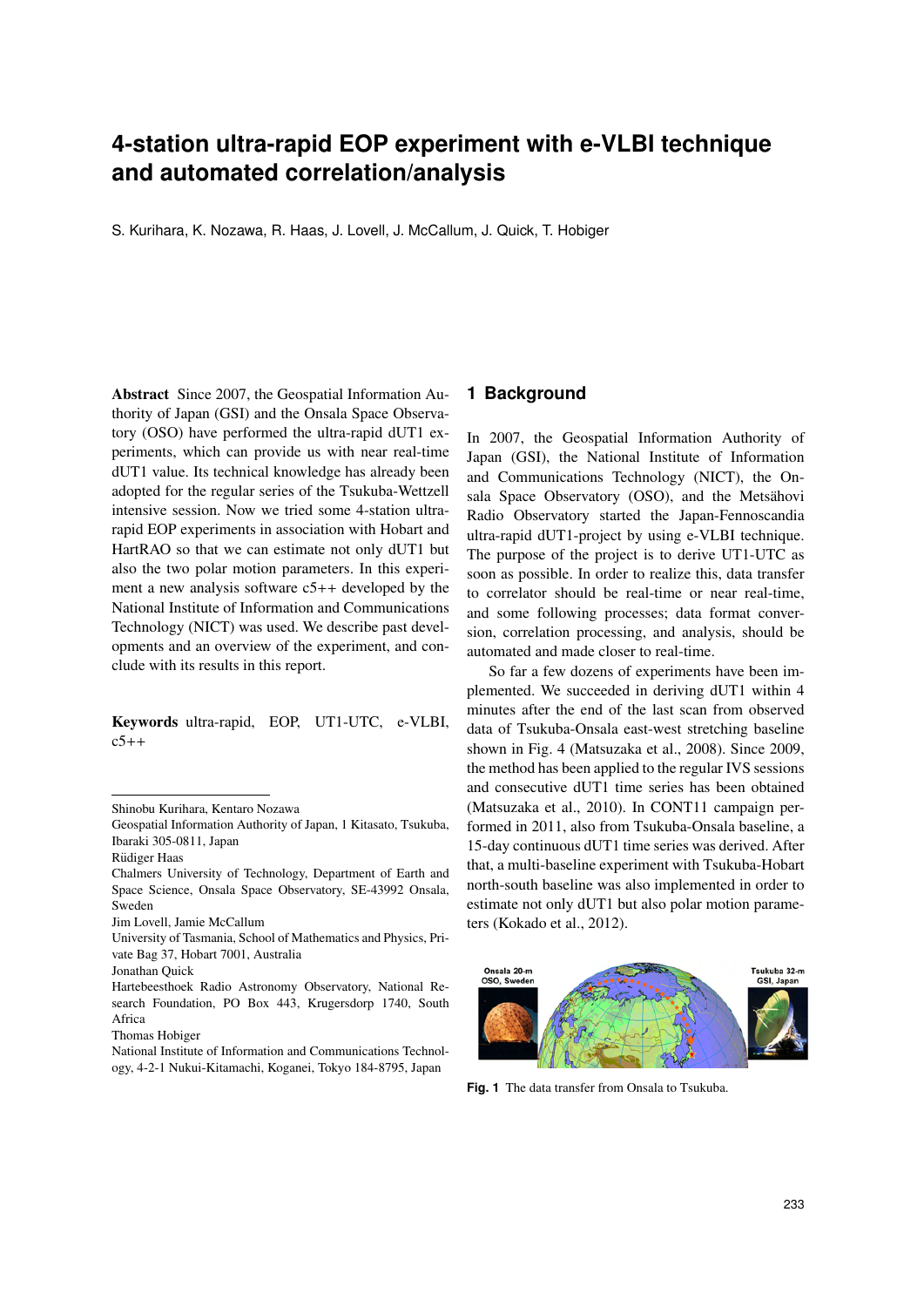# **2 Data flow and analysis strategy**

Fig. 2 shows the data flow of the experiment. The data from Sweden and Australia were transferred to Tsukuba correlator in real-time by Mark5A/PCEVN or in near real-time every scan. Since the system of Tsukuba correlator processes with K5 data format, the format conversion to Mark5 is required. The conversions are processed on eight servers distributedly. After K5 data makes a pair of baseline, a distributed correlation processing starts with 48 processing sockets in 16 servers. Since these servers access their data disk drives in the format conversion and the correlation processing, our system is adopting not NFS but Lustre File System to avoid the bottleneck of the disk accessing. The correlator outputs were reduced and the solutions were derived using fully automated VLBI analysis software c5++ (Hobiger et al., 2010). In order to automate and stabilize the whole sequence of processes, we developed some management programs shown in Table 1. The "rapid" program family is written in Perl, and users can execute the ultra-rapid data processing by issuing easy commands with the experiment code and the name of involved stations. A solution at the middle of the designated time window (ex. 6 hours) was derived from the analysis for the correlator outputs in the window. Once a correlator output comes up, the window slides forward, and the next solution is derived from next dataset in this window. It is so-called "sliding window approach". By repeating this process, a dataset of the sequential solutions is yielded.



**Fig. 2** Data flow of the ultra-rapid e-VLBI experiment.

Table 1 The "rapid<sub>"</sub> series of programs to manage the automated data processing.

| Name           | Summary                                                                     |  |  |  |
|----------------|-----------------------------------------------------------------------------|--|--|--|
| rapid_transfer | executes tsunami/tsunamid and transfers data<br>from station to correlator. |  |  |  |
|                |                                                                             |  |  |  |
| rapid_conv     | converts the data from Mark5 to K5 if needed.                               |  |  |  |
| rapid_cor      | runs fringe search and main correlation                                     |  |  |  |
|                | processing sequentially.                                                    |  |  |  |
| rapid_komb     | generates the bandwidth synthesis outputs.                                  |  |  |  |

#### **3 4-station/6-baseline experiments**

Since 2011, the 4-station/6-baseline experiments adding HartRAO (26-m or 15-m) into Tsukuba-Onsala-Hobart network have been implemented (Fig. 3). The c5++ software has been upgraded to the version of 2012 July in order to estimate not only dUT1 but also polar motions. This version supports a multi baseline network, favorite parameterization, and SINEX output too. In case of dUT1 estimation so far, since the polar motion parameter is dealt with as known parameter, the error of polar motion would be unnecessary offset for the estimated dUT1 with respect to the probable value. It is desirable for avoiding the issue to estimate the whole three EOPs simultaneously.

So far the 11 regular IVS sessions that include at least three stations of four (Tsukuba, Onsala, Hobart, and HartRAO) were implemented as the ultra-rapid EOP experiment. The six sessions of them added Hobart or HartRAO 15-m by so-called "tag-along", which is a function of SKED to add stations into an original VLBI schedule (Table 2). When the whole processes were carried out smoothly, 90% of the total solutions were derived within 10 minutes (Fig. 4).

As concerns the evaluation of estimated parameters, the poor network geometry of the set of observed baseline data in the sliding window causes some large outliers or uncertainties. It is because the IVS original schedule is not optimized for Hobart and the number of the scans of Hobart is quite a few. Then the ratio of east-west baseline and north-south baseline inclines to either of them. It is improved to some degree by making the dedicated schedule for these four stations. The five experiments with the dedicated schedule were done from November 2012 to February 2013 (Table 3). In the UR1301 in January, which was a 2.5-day long schedule, the EOP was estimated with 2-hour sliding window strategy. Fig. 5 shows the EOP time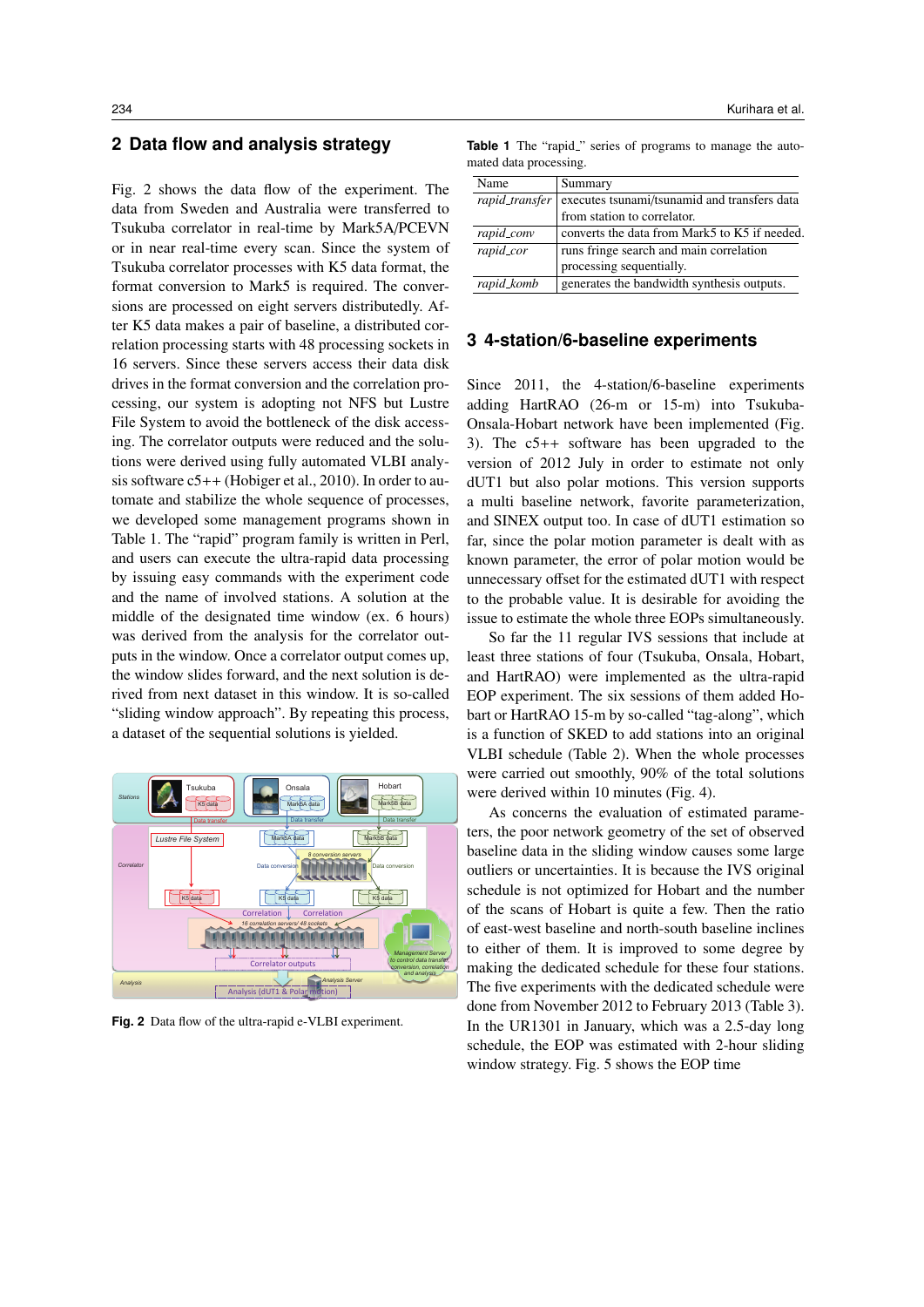series of the near real-time c5++ solutions and the 1 hour piece wise liner Calc/Solve solutions, and Fig. 6 shows the network geometry of each solution represented as the rate of the number of observations for east-west baseline, north-south baseline, and the others. Partially, the rate of east-west baseline extremely low, and then the  $c5++$  solution deviates from the prediction. On the other hand, in the periods that include both east-west and north-south baselines with a wellbalanced rate, the solutions are consistent with the prediction and Calc/Solve solution. Therefore, in order to estimate whole three EOPs, the 4-station/6-baseline network is a bit poor in geometry, and for more stable sequential EOP solutions, the network like the IVS-R series including globally-distributed at least 8 stations is needed.



**Fig. 3** The 4-station/6-baseline network consists of Tsukuba, Onsala, Hobart, and HartRAO.

**Table 2** Recent ultra-rapid EOP experiments behind the IVS regular session.

| Session           | Date              | Time  | <b>Stations</b> |
|-------------------|-------------------|-------|-----------------|
| <b>IVS-R1554</b>  | OCT <sub>10</sub> | 17:00 | $HhOnTs + Hh$   |
| <b>IVS-R1555</b>  | OCT15             | 17:00 | $HhOnTs + Hb$   |
| <b>IVS-R1561</b>  | <b>NOV26</b>      | 17:00 | $HhOnTs + Hb$   |
| <b>IVS-R1563</b>  | DEC10             | 17:00 | <b>HhOnTs</b>   |
| $IVS-RD1210$      | DEC11             | 17:30 | HhOnTs          |
| <b>IVS-R1564</b>  | DEC <sub>18</sub> | 17:00 | <b>HhOnTs</b>   |
| <b>IVS-R1569</b>  | <b>JAN22</b>      | 17:00 | <b>HbHhOnTs</b> |
| <b>IVS-R1570</b>  | <b>JAN28</b>      | 17:00 | HhOnTs          |
| <b>IVS-RD1301</b> | <b>JAN29</b>      | 17:30 | $HhOnTs + Hb$   |
| <b>IVS-R1573</b>  | FEB <sub>18</sub> | 17:00 | $HbOnTs + Ht$   |
| <b>IVS-T2088</b>  | <b>FEB19</b>      | 17:30 | $HhOnTs + Hb$   |







**Fig. 5** Estimated EOP with comparison between c5++ and Calc/Solve

**Table 3** Recent ultra-rapid EOP experiments with dedicated schedule.

| Session Date                           |  |  |  | Time Dur. Stations | #obs. (cor/skd)  |  |  |  |  |
|----------------------------------------|--|--|--|--------------------|------------------|--|--|--|--|
| UR1201   NOV29   18:00   24            |  |  |  | HbHtTs             | 382/822 (46.5%)  |  |  |  |  |
| UR1202   DEC06   18:00   24            |  |  |  | HbHtTs             | 363/482 (75.3%)  |  |  |  |  |
| UR1203   DEC17   07:30   35            |  |  |  | HbHtOnTs           | 978/1033 (94.7%) |  |  |  |  |
| UR1301   JAN30   18:00   61            |  |  |  | HbHtOnTs           | 1326/1467(90.4%) |  |  |  |  |
| UR1302   FEB05   17:30   48.5   HbHtTs |  |  |  |                    | 815/943 (86.4%)  |  |  |  |  |

# **4 Summary and future plan**

For the purpose of near real-time EOP estimation, some 4-station/6-baseline ultra-rapid EOP experiments with the dedicated schedule were implemented. On